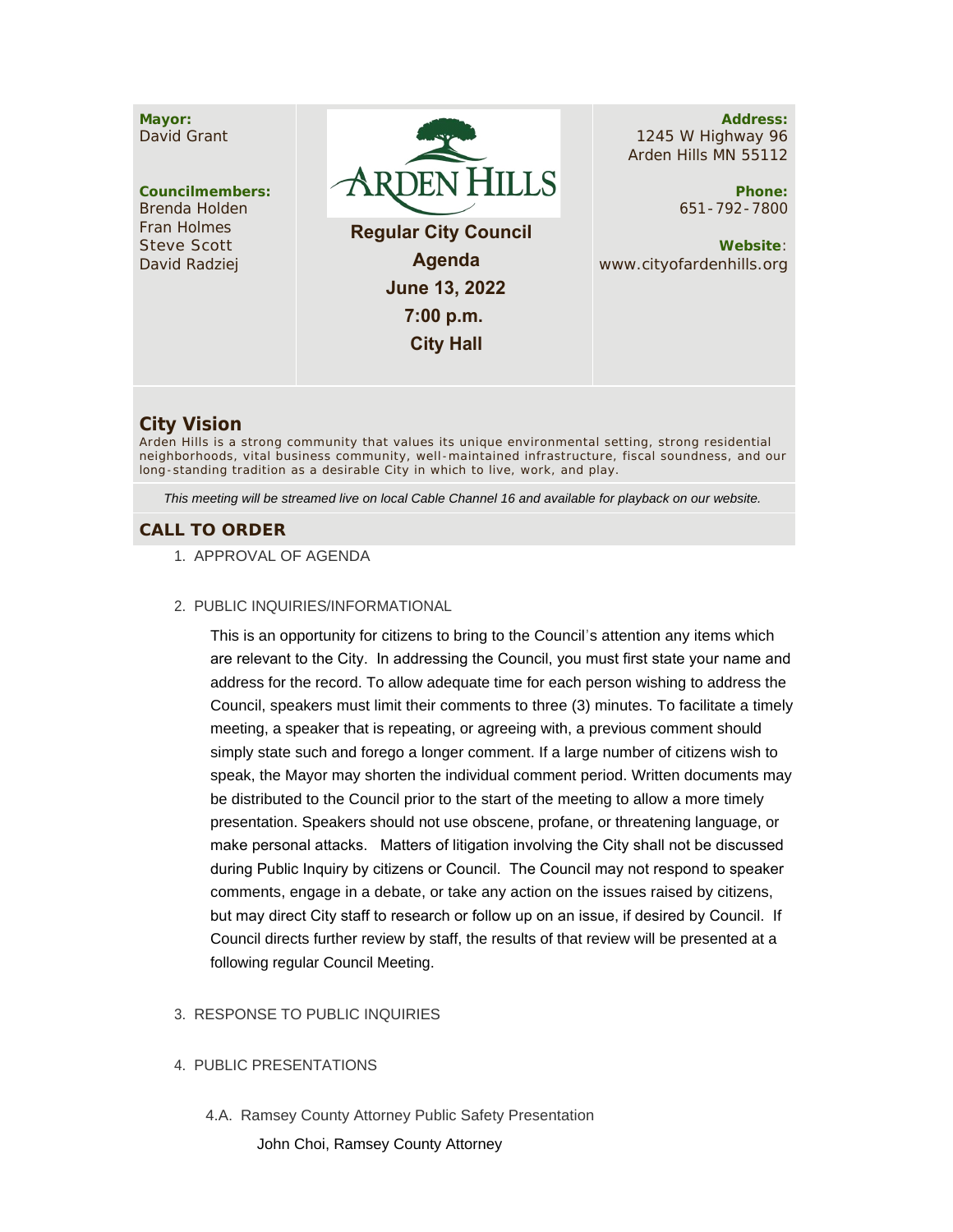Documents:

[MEMO.PDF](https://www.cityofardenhills.org/AgendaCenter/ViewFile/Item/9011?fileID=13946) [ATTACHMENT A.PDF](https://www.cityofardenhills.org/AgendaCenter/ViewFile/Item/9011?fileID=13931)

- STAFF COMMENTS 5.
	- 5.A. Transportation Update

David Swearingen, Public Works Director/City Engineer

Documents:

### [MEMO.PDF](https://www.cityofardenhills.org/AgendaCenter/ViewFile/Item/9006?fileID=13928)

- 6. APPROVAL OF MINUTES
	- 6.A. May 16, 2022 City Council Work Session

Documents:

#### [05-16-22-WS.PDF](https://www.cityofardenhills.org/AgendaCenter/ViewFile/Item/9007?fileID=13929)

6.B. May 23, 2022 Regular City Council

Documents:

# [05-23-22-R.PDF](https://www.cityofardenhills.org/AgendaCenter/ViewFile/Item/9014?fileID=13942)

### 7. CONSENT CALENDAR

Those items listed under the Consent Calendar are considered to be routine by the City Council and will be enacted by one motion under a Consent Calendar format. There will be no separate discussion of these items, unless a Councilmember so requests, in which event, the item will be removed from the general order of business and considered separately in its normal sequence on the agenda.

7.A. Motion To Approve Claims And Payroll

Gayle Bauman, Finance Director

Pang Silseth, Accounting Analyst

Documents:

## [MEMO.PDF](https://www.cityofardenhills.org/AgendaCenter/ViewFile/Item/9008?fileID=13930)

7.B. Motion To Approve Listing Contract - Exclusive Right To Sell - ReMax Results -Sale Of City Owned Parcel At 3588 Ridgewood Road

Jessica Jagoe, City Planner